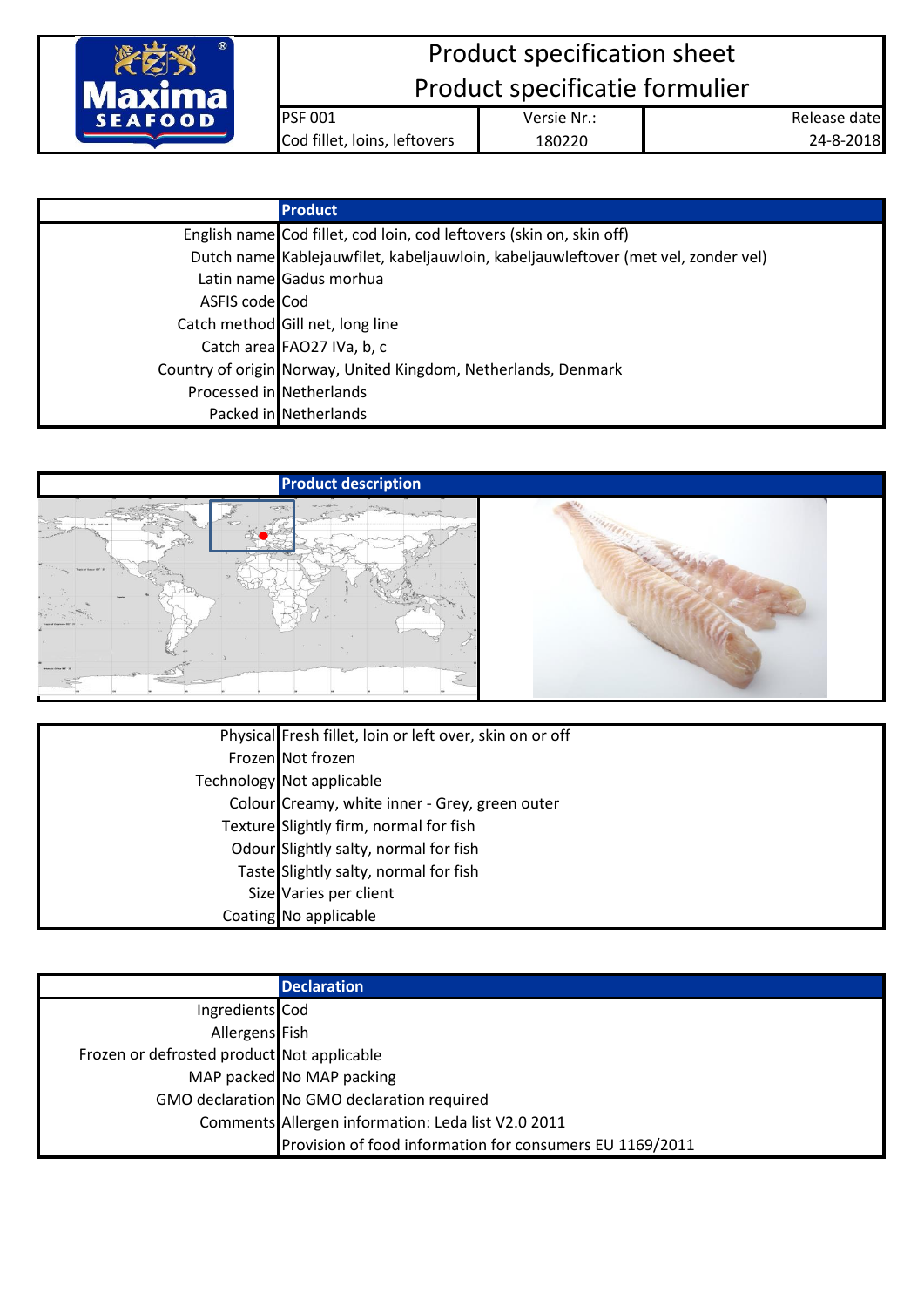|                                  | Nutritional value per 100 gr. of product                                           |
|----------------------------------|------------------------------------------------------------------------------------|
|                                  | Energy 87 Kcal (366 kJ)                                                            |
|                                  | Protein 18 grams                                                                   |
| Carbohydrates <sup>0</sup> grams |                                                                                    |
|                                  | Sugars 0 grams                                                                     |
|                                  | Fat 1,5 grams                                                                      |
| Saturated fats 0,2 grams         |                                                                                    |
|                                  | Sodium 0,09 grams                                                                  |
|                                  | Comments This is a natural product, values may change due to season, feed and age. |

| <b>Packaging</b>                                                                   |
|------------------------------------------------------------------------------------|
| Type Bulk packed in expanded poly styrene                                          |
| Construction Packed in blue polyethylene bag, bulk packed in expanded poly styrene |
| Food grade Materials used are approved for use with food (1935/2004)               |
| Brand No brand                                                                     |

|                           | <b>Storage and shelf life</b>      |
|---------------------------|------------------------------------|
| Storage temperature 0-2°C |                                    |
| Delivery temperature <4°C |                                    |
|                           | Shelf life 7 days after production |

|                      | <b>Sustainability</b>     |
|----------------------|---------------------------|
|                      | MSC Possible upon request |
| ASC <sub>No</sub>    |                           |
| Blue Planet No       |                           |
| Friend of the Sea No |                           |
| Global Gap No        |                           |

| Chemical issues (1881/2006)                                           |
|-----------------------------------------------------------------------|
| GMO Product is not genetically modified                               |
| Pesticides or herbicides Product is free of pesticides and herbicides |
| Toxins Product is free of toxins                                      |
| Irradiation Product is not irradiated                                 |
| Traceability Product is fully traceable                               |
| Strange materials Product is free of strange materials                |
| Antibiotics Product is free of antibiotics                            |
| Heavy metals and BAP's According to maximum mentioned in 1881/2006    |
| Histamine According to maximum mentioned in 1019/2013                 |